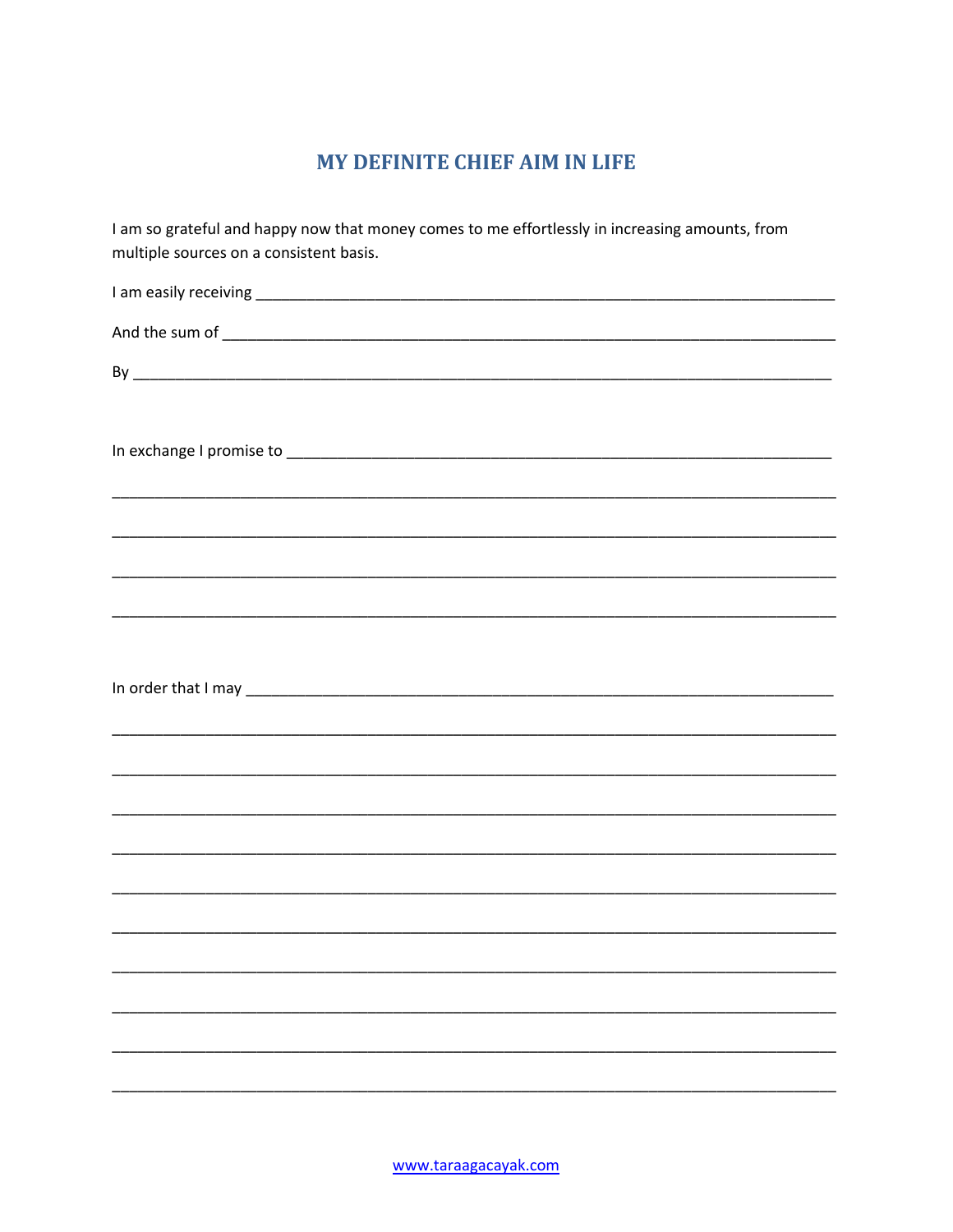# **SELF-CONFIDENCE FORMULA**

(adapted from Think and Grow Rich by Napoleon Hill)

#### **First:** *I demand of myself persistent, continuous action*

I know that I have the ability to achieve the object of my desire, I know that it is meant for me and available to me, therefore I DEMAND of myself persistent, continuous action toward its attainment, and I here and now promise to render such action.

#### **Second:** *Align my behavior with my goal*

I realize the dominating thoughts of my mind will eventually reproduce themselves in outward, physical action, and gradually transform themselves into physical reality, therefore, I will concentrate my thoughts for thirty minutes daily, upon the task of thinking of the person I intend to become, thereby creating in my mind a clear mental picture of that person and aligning my behavior, vibration and emotion with this person.

#### **Third:** *What I desire is naturally meant for me*

I know through the principle of auto-suggestion, any desire that I persistently hold in my mind will eventually seek expression through some practical means of attaining the object behind it, therefore I will devote ten minutes daily to demanding of myself the development of SELF-CONFIDENCE – reminding myself that what I desire is naturally meant for me.

## **Fourth:** *My definite chief aim in life is clear and in focus*

I have clearly written down a description of my DEFINITE CHIEF AIM in life, and I will never stop acting toward this aim, until I shall have developed sufficient self-confidence for its attainment. Reminding myself that *what my heart desires is naturally meant for me*.

## **Fifth:** *I build my relationships on mutual benefit*

I fully realize that no wealth or position can long endure, unless built upon truth and justice, therefore, I will engage in no transaction that does not benefit all whom it affects. I will succeed by attracting to myself the forces I wish to use, and the cooperation of other people. I will induce others to serve me, because of my willingness to serve others. I will eliminate hatred, envy, jealousy, selfishness and cynicism, by developing love for all humanity, because I know that a negative attitude toward others can never bring me success. I will cause others to believe in me, because I will believe in them, and in myself.

I sign my name to this formula, commit it to memory, and repeat it aloud once a day, with full FAITH that it will gradually influence my THOUGHTS and ACTIONS so that I will become a self-reliant, and successful person.

Signed \_\_\_\_\_\_\_\_\_\_\_\_\_\_\_\_\_\_\_\_\_\_\_\_\_\_\_\_\_\_\_\_\_\_\_\_\_\_\_\_\_\_\_\_\_\_\_\_\_\_\_\_\_\_\_\_\_\_\_\_\_\_\_\_\_\_\_\_\_\_\_\_\_\_\_\_\_\_\_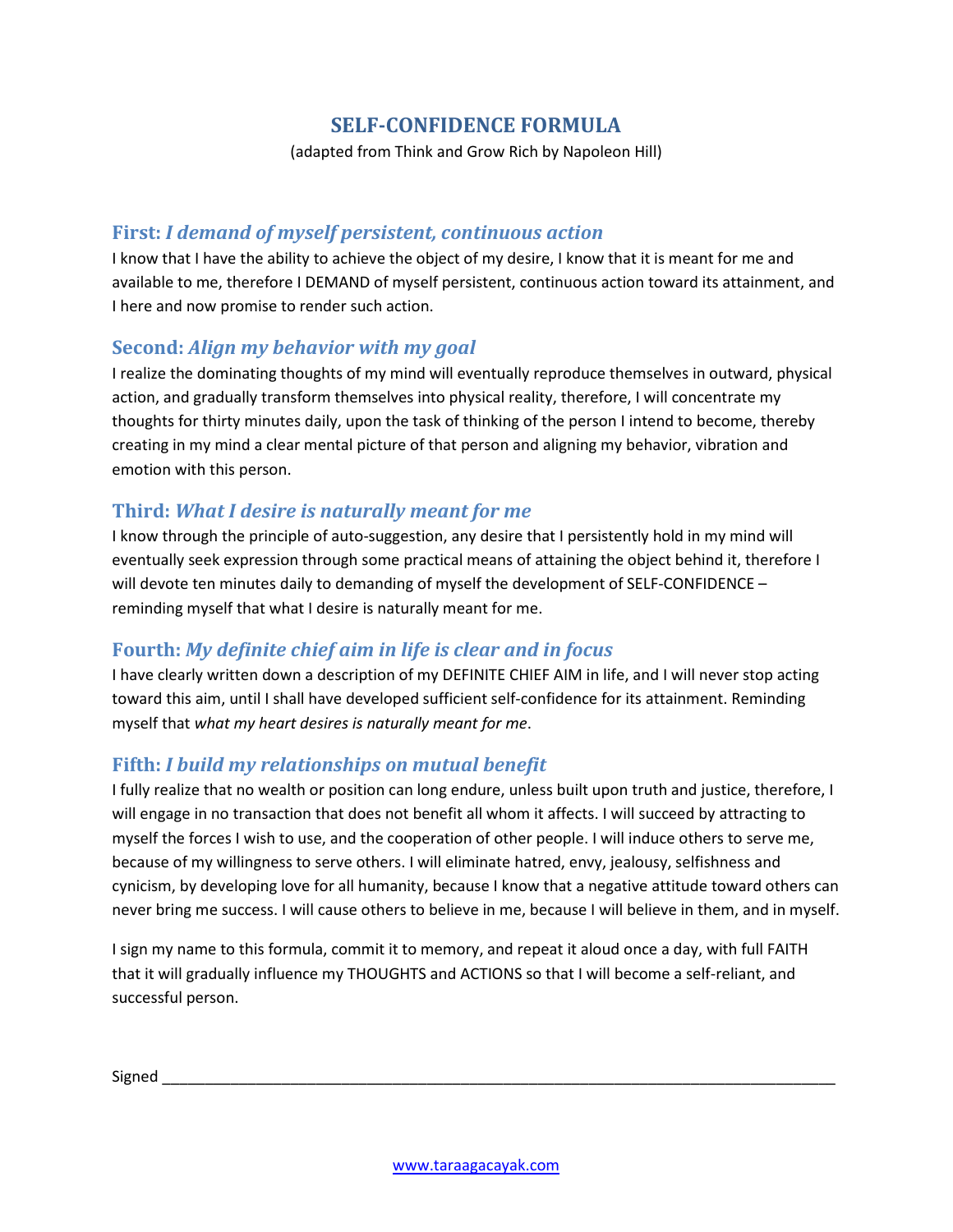**I am easily receiving \_\_\_\_\_\_\_\_\_\_\_\_\_\_\_\_\_\_\_\_\_\_\_\_\_\_\_\_\_\_\_\_\_\_\_\_\_\_\_\_\_\_\_\_\_\_\_\_\_\_\_\_\_\_\_\_\_\_\_\_\_\_\_**

# **And the sum of \_\_\_\_\_\_\_\_\_\_\_\_\_\_\_\_\_\_\_\_\_\_\_\_\_\_\_\_\_\_\_\_\_\_\_\_\_\_\_\_\_\_\_\_\_\_\_\_\_\_\_\_\_\_\_\_\_\_\_\_\_\_\_\_\_\_\_\_\_\_**

**By \_\_\_\_\_\_\_\_\_\_\_\_\_\_\_\_\_\_\_\_\_\_\_\_\_\_\_\_\_\_\_\_\_\_\_\_\_\_\_\_\_\_\_\_\_\_\_\_\_\_\_\_\_\_\_\_\_\_\_\_\_\_\_\_\_\_\_\_\_\_\_\_\_\_\_\_\_\_\_\_\_\_\_\_\_\_**

- I am so happy and grateful now that money comes to me effortlessly, in increasing quantities, through multiple sources on a continuous basis
- List your affirmations here
- •
- •
- 
- •
- 
- •
- •
- •
- •
- •
- •
- 
- •
- •
- •
- •
- •
- •
- •
- •
- •
- •
- •
- •
- 
- •
- •
- •